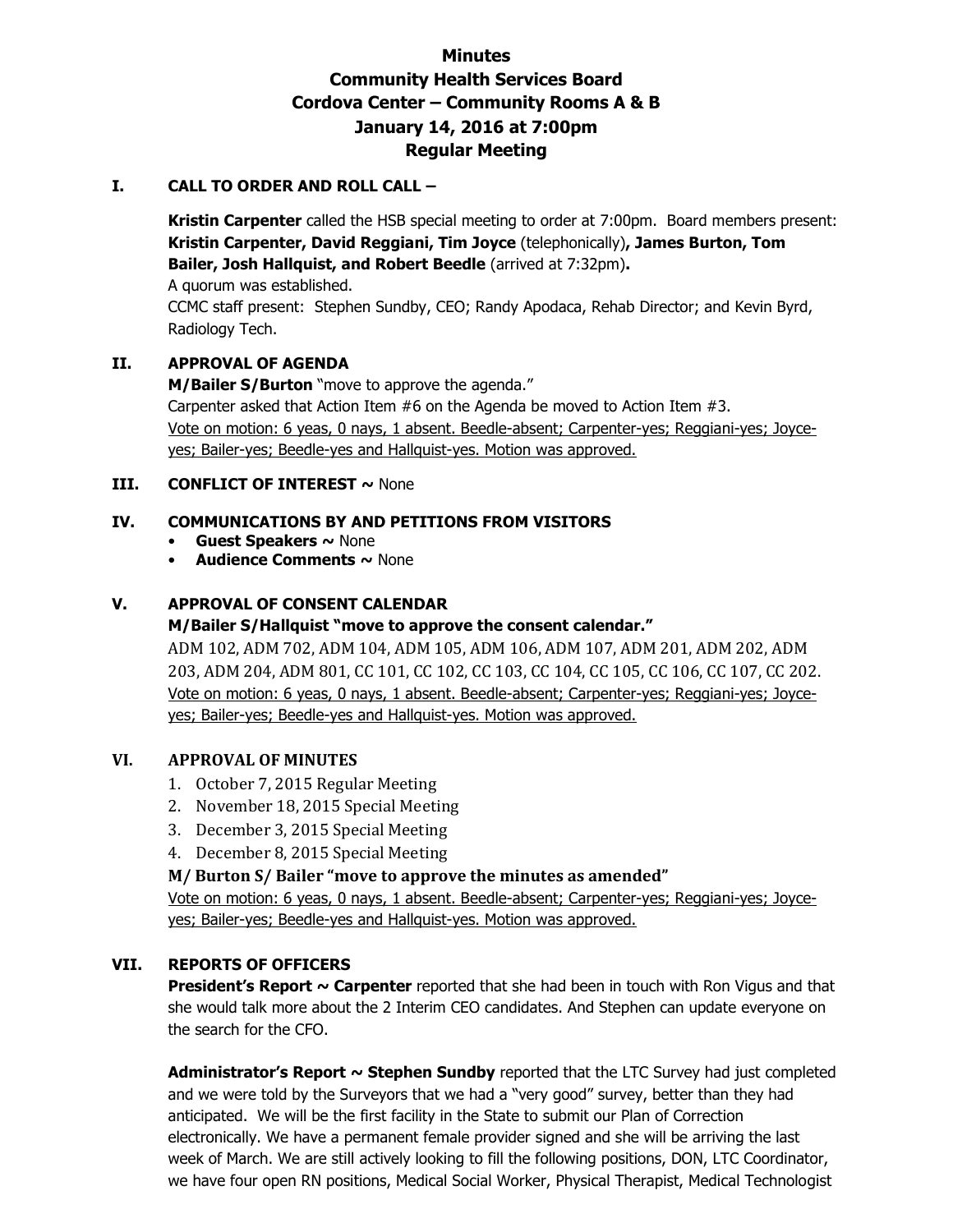and a Quality person. Travelers right now are one RN, 4 LPN's, 1 Physical Therapist and a Medical Technologist.

## **Finance Report ~ Finance Report was included in the packet.**

**Medical Director's Report ~** Dr. Blackadar reported that at the next HSB meeting he will be providing a more detailed report. Dr. Blackadar stated that the facility is continuing to monitor provider response time, on average it is less than 10 minutes and the number of verbal orders given. . The Medical Staff goals for this year include emergency medical training for nurse's and support staff. I am also researching the possibility of working to achieve Level IV trauma certification and participation in the regional trauma network. This will not be a quick or easy process, rather a yearlong goal.

## **VIII. CORRESPONDENCE**

Hardcopies of Quorum's QView December 2015 and QHR Board Minutes were provided in the packet.

## **IX. ACTION ITEMS**

#### **1. Credentialing and Privileging of Dr. Stuart Embury.**

**M/Bailer S/Hallquist "move to approve the credentialing and privileging of Stuart Embury, MD."**

Vote on motion: 7 yeas, 0 nays, Carpenter-yes; Reggiani-yes; Joyce-yes; Burton-yes; Baileryes; Beedle-yes and Hallquist-yes. Motion was approved.

# **2. Update the CCMC check signers**

**M/Burton S/Bailer** "move to approve a resolution of the Cordova Health Services Board designating the representatives authorized for signing checks, non-check payroll tax payment, and cash transfers for Cordova Community Medical Center." Vote on motion: 7 yeas, 0 nays, Carpenter-yes; Reggiani-yes; Joyce-yes; Burton-yes; Baileryes; Beedle-yes and Hallquist-yes. Motion was approved.

# **3. Select candidate for Interim CEO in person interview.**

**M/Joyce S/Reggiani** "I move to select Noel Rea as Interim CEO for CCMC." Vote on motion: 7 yeas, 0 nays, Carpenter-yes; Reggiani-yes; Joyce-yes; Burton-yes; Baileryes; Beedle-yes and Hallquist-yes. Motion was approved.

# **4. Funding for Rehab Medical Vacuum System. M/Reggiani S/Beedle** "I move to refer back to staff."

Vote on motion: 5 yeas, 2 nays, Carpenter-yes; Reggiani-yes; Joyce-yes; Burton-no; Baileryes; Beedle-yes and Hallquist-no. Motion was approved.

**5. Request for \$450,000 from City of Cordova to assist with CCMC cash flow shortage.** 

Refer back to staff

**6. Shall the City contract with QHR for QRate rate charge review of CCMC rates for medical services.** 

**M/Reggiani S/Beedle "**I move to refer back to staff." Vote on motion: 7 yeas, 0 nays, Carpenter-yes; Reggiani-yes; Joyce-yes; Burton-yes; Baileryes; Beedle-yes and Hallquist-yes. Motion was approved.

**X. DISCUSSION ITEMS**